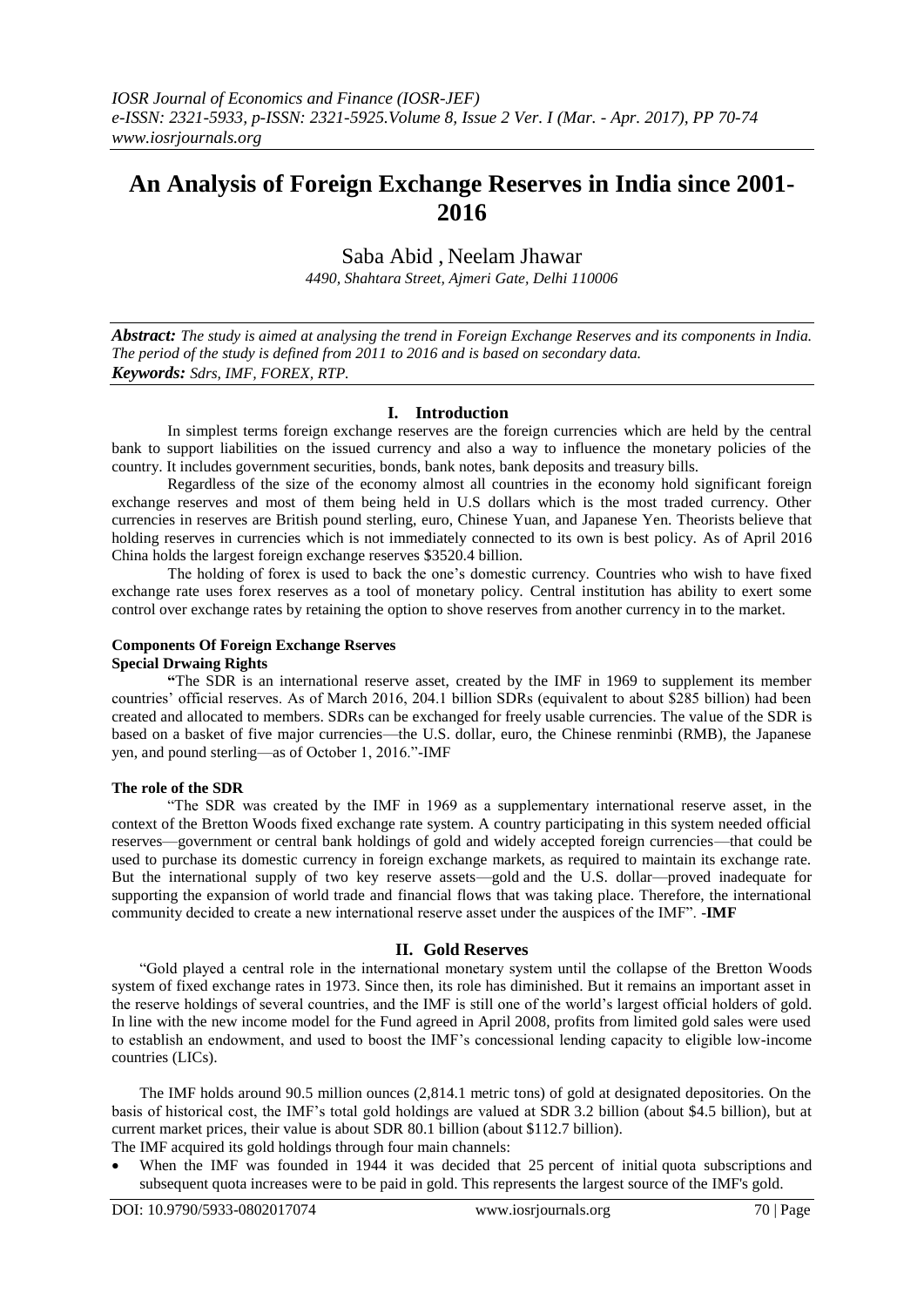- All payments of charges (interest on member countries' use of IMF credit) were normally made in gold.
- A member wishing to acquire the currency of another member could do so by selling gold to the IMF. The major use of this provision was sales of gold to the IMF by South Africa in 1970–71.
- Member countries could use gold to repay the IMF for credit previously extended.

The Second Amendment to the Articles of Agreement in April 1978 fundamentally changed the role of gold in the international monetary system by eliminating its use as the common denominator of the post-World War II exchange rate system and as the basis of the value of the Special Drawing Right (SDR). It also abolished the official price of gold and ended its obligatory use in transactions between the IMF and its member countries. It furthermore required the IMF, when dealing in gold, to avoid managing the price of gold, or establishing a fixed price."

## **III. Reserve Tranche Position**

International Monetary fund is financed by member's quota. Each member of the IMF is assigned a quota part of which is payable in SDR's or specified useable currencies (Reserve Assets) and part in member's own currency. The difference between a member's quota and the IMF's holding of its currency is a country's Reserve Tranche Position (RTP). The reserve tranche position of the quota can be accessed by the member at any time, whereas the rest of the member's is typically inaccessible.

## **Importance Of Foreign Exchange Reserves**

Foreign exchange reserves increases the confidence in the monetary policies as well as exchange rate policies of the government. The capacity of the central bank to intervene in foreign exchange market and to control any adverse movement is enhanced. Also the capacity to stabilize the forex rates to provide more favourable economic environment for the country is also enhanced.

During the crises forex reserves come to the rescue of any country and absorb the distress or shocks. Domestic currency gets backed by external assets and is good for equity market since the forex reserves are strong then people from different countries wants to invest in the country.

## **Objective Of The Study**

- To understand the theoretical framework of forex reserves and their significance in the economic development.
- To statistically analyze the trends in the Forex Reserves of India**.**

# **IV. Research Methodology**

## **Sources of data:**

Data for the study is collected from Secondary sources. The study is based on published sources of data collected from journals, magazines, websites likes i.e www.rbi.org.in,Central Statistical Organization (CSO), Handbook of Statistics on the Indian economy were used.

## **Period of study:**

The data for this study was collected from the time period 2011 to 2015.

## **Statistical Analysis Of Trends In Forex Reserves In India**

Foreign currency reserves are crucial to a nation's economic welfare. Without sufficient reserves, an economy can crush to a halt. The country may be incapable to pay for essential imports like crude oil, or service its external debt.

―The International Monetary Fund (IMF) defines reserve assets as external assets that a country's monetary authority can use to meet balance of payments financing needs, use to affect currency exchange rates in currency exchange markets, and other related purposes. Most nations hold the vast majority of their foreign currency reserves in U.S. dollars and a much smaller portion in euros." -IMF

| Ranking of countries according to their forex reserves holding. |
|-----------------------------------------------------------------|
|-----------------------------------------------------------------|

| Rank | $\overline{\phantom{a}}$<br>Country | Official Reserve Assets (in billions of |
|------|-------------------------------------|-----------------------------------------|
|      |                                     | U.S. dollars)                           |
|      | China                               | \$3,520.4                               |
|      | Japan                               | \$1.321                                 |
|      | Euro Area                           | \$819.9                                 |
|      | Switzerland                         | \$661.2                                 |
|      | Saudi Arabia                        | \$580.7                                 |
|      | <b>Russian Federation</b>           | \$407.3                                 |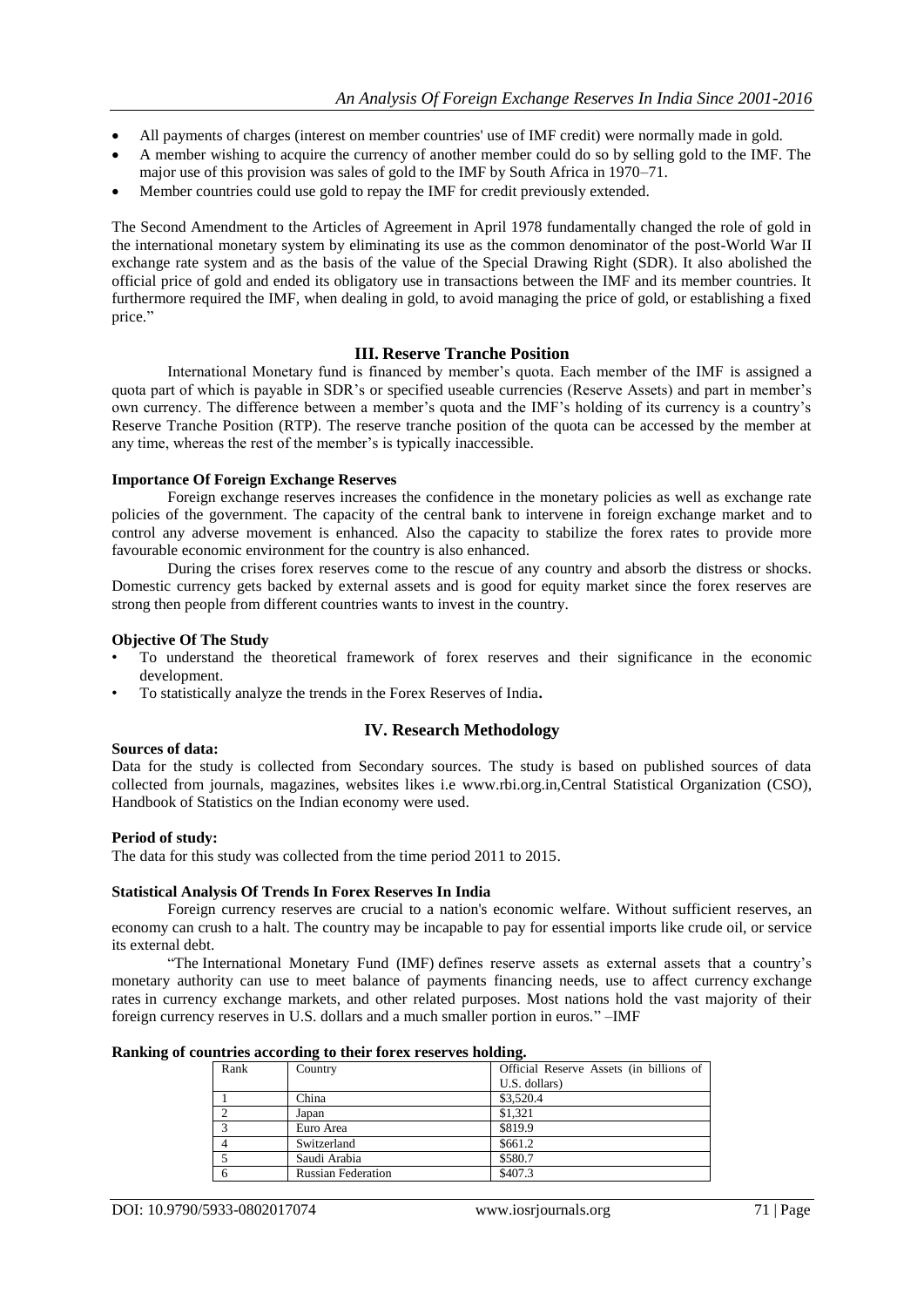|    | Hong Kong         | \$380.2              |
|----|-------------------|----------------------|
|    | Republic of Korea | \$372.6              |
|    | India             | \$366.2              |
| 10 | <b>Brazil</b>     | \$362.2<br>ے کا کا ک |

(Source: http://data.imf.org)

# **Foreign Exchange Reserves in Indian Currency from 2001 to 2015 (in billion).**

| Year (End of March) | Gold | <b>RTP</b> | <b>SDR</b> | Foreign Currency | Total |
|---------------------|------|------------|------------|------------------|-------|
|                     |      |            |            | Assets           |       |
| 2001                | 127  | 29         | 0.11       | 1845             | 2001  |
| 2002                | 149  | 30         | 0.5        | 2491             | 2670  |
| 2003                | 168  | 32         | 0.19       | 3415             | 3615  |
| 2004                | 182  | 57         | 0.1        | 4662             | 4901  |
| 2005                | 197  | 63         | 0.2        | 5931             | 6191  |
| 2006                | 257  | 34         | 0.12       | 6473             | 6764  |
| 2007                | 296  | 20         | 0.08       | 8366             | 8682  |
| 2008                | 401  | 17         | 0.74       | 11960            | 12380 |
| 2009                | 488  | 50         | 0.06       | 12301            | 12839 |
| 2010                | 812  | 62         | 226        | 11497            | 12597 |
| 2011                | 1026 | 132        | 204        | 12249            | 13610 |
| 2012                | 1383 | 145        | 229        | 13305            | 15061 |
| 2013                | 1397 | 125        | 235        | 14126            | 15884 |
| 2014                | 1296 | 110        | 268        | 16609            | 18284 |
| 2015                | 1192 | 81         | 249        | 19855            | 21376 |

(Source: data.gov.in)



(Forex reserves from 2001 to 2015)

| Gold Reserves In India From 2011 To 2015 |  |
|------------------------------------------|--|
|                                          |  |

| <b>YEAR</b> | <b>GOLD</b> | <b>TOTAL RESERVES</b> | <b>PERCENTAGE</b> |
|-------------|-------------|-----------------------|-------------------|
| 2011        | 1026        | 13610                 | 7.53857458        |
| 2012        | 1383        | 15061                 | 9.18265719        |
| 2013        | 1397        | 15884                 | 8.79501385        |
| 2014        | 1296        | 18284                 | 7.08816452        |
| 2015        | 1192        | 21376                 | 5.57634731        |

The gold reserves India was increasing from 2011 to 2013, however there was a dip of 7.22% and again dropped to 1192(billion) in 2015. The total share of gold in Foreign exchange reserves has also fallen over the years.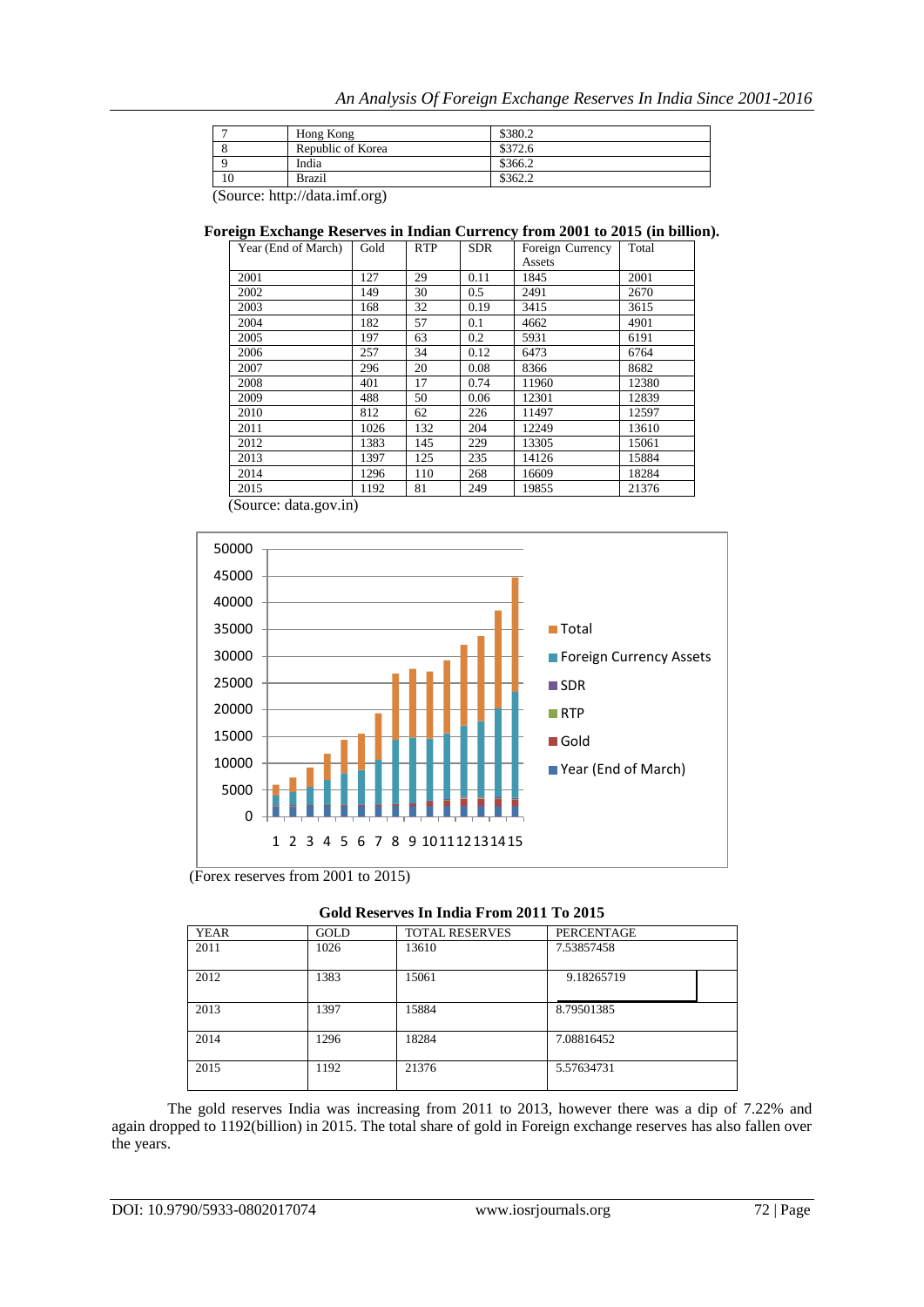| R     | Reserve  | <b>Total Reserves</b> | Percentage |
|-------|----------|-----------------------|------------|
|       | Tranche  |                       |            |
|       | Position |                       |            |
| 2011  | 132      | 13610                 | 0.969875   |
| 2012  | 145      | 15061                 | 0.962751   |
| 2013  | 125      | 15884                 | 0.786955   |
| 2014  | 110      | 18284                 | 0.601619   |
| 2015  | 81       | 21376                 | 0.37893    |
| Total | 593      | 84215                 | 0.70415    |

**Reserve Tranche Position Over 5 Years And Its Share In Total Reserves**

Reserve tranche position has also declined since 2011 and stand at 81(billion) in 2015, percentage share in total reserves in 2015 is .037%. Where total reserves have increased over the years but tranche position has been falling.

| Years | Sdr  | <b>Total Reserves</b> | Percentage |
|-------|------|-----------------------|------------|
| 2011  | 204  | 13610                 | 1.498898   |
| 2012  | 229  | 15061                 | 1.520483   |
| 2013  | 235  | 15884                 | 1.479476   |
| 2014  | 268  | 18284                 | 1.465762   |
| 2015  | 249  | 21376                 | 1.164858   |
| Total | 1185 | 84215                 | 1.407113   |

| <b>Special Drwaing Rights Over Period Of Five Years</b> |  |  |
|---------------------------------------------------------|--|--|

Special drawing rights showed increase since 2011-2014 but fell in 2015. In percentage terms it was 1.46% in total reserves but in 2015 it was 1.16% of total reserves.

| Years | Foreign Currency | <b>Total Reserves</b> | Percentage |
|-------|------------------|-----------------------|------------|
| 2011  | 12249            | 13610                 | 90         |
| 2012  | 13305            | 15061                 | 88.34075   |
| 2013  | 14126            | 15884                 | 88.93226   |
| 2014  | 16609            | 18284                 | 90.83898   |
| 2015  | 19855            | 21376                 | 92.88454   |

It is the foreign currency reserves which makes most of the total reserves, about 90% of the foreign currency has share in total reserves in 2011. The trend didn't break and till 2015 foreign currency still holds major share in total reserves of about 92.8%.



| <b>Correlation Between</b> |                                 | Amount   |
|----------------------------|---------------------------------|----------|
| Foreign Currency           | <b>Reserve Tranche Position</b> | 0.611788 |
| Foreign Currency           | Gold                            | 0.862253 |
| Foreign Currency           | <b>Special Drwaing Rights</b>   | 0.793628 |
|                            |                                 |          |